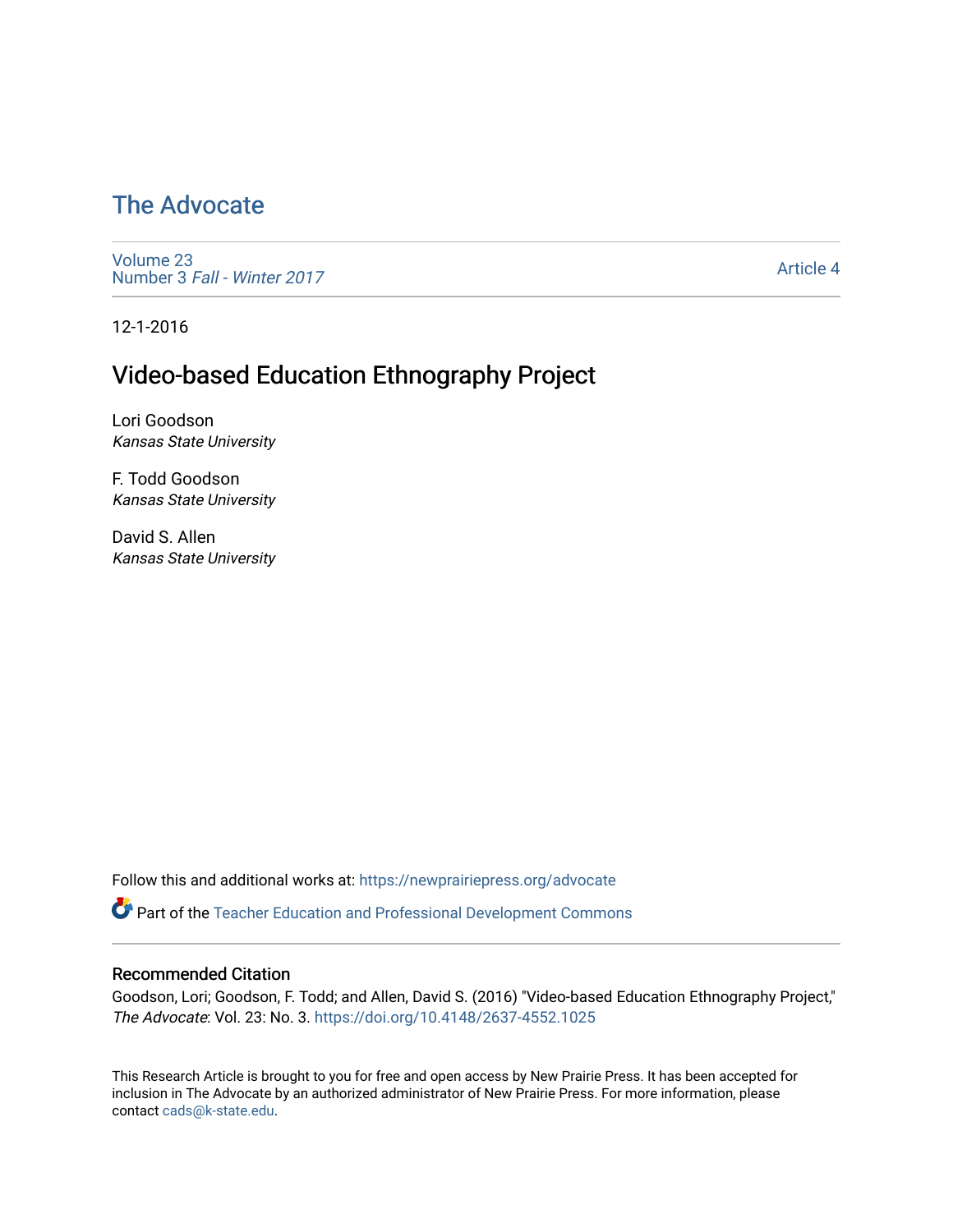## Video-based Education Ethnography Project

#### Abstract

This article chronicles the development of a video-based ethnography project documenting daily life in a Kansas elementary and a secondary classroom. The project, which took nearly two years of planning, allows a direct link to two classrooms approximately 250 miles away to provide a virtual field experience for undergraduates and a wide array of research possibilities for faculty. Since its first semester in spring 2016, it now enables students to see the daily actions of an elementary teacher and a secondary math teacher in a live classroom setting, and various faculty and graduate student research projects are currently under way.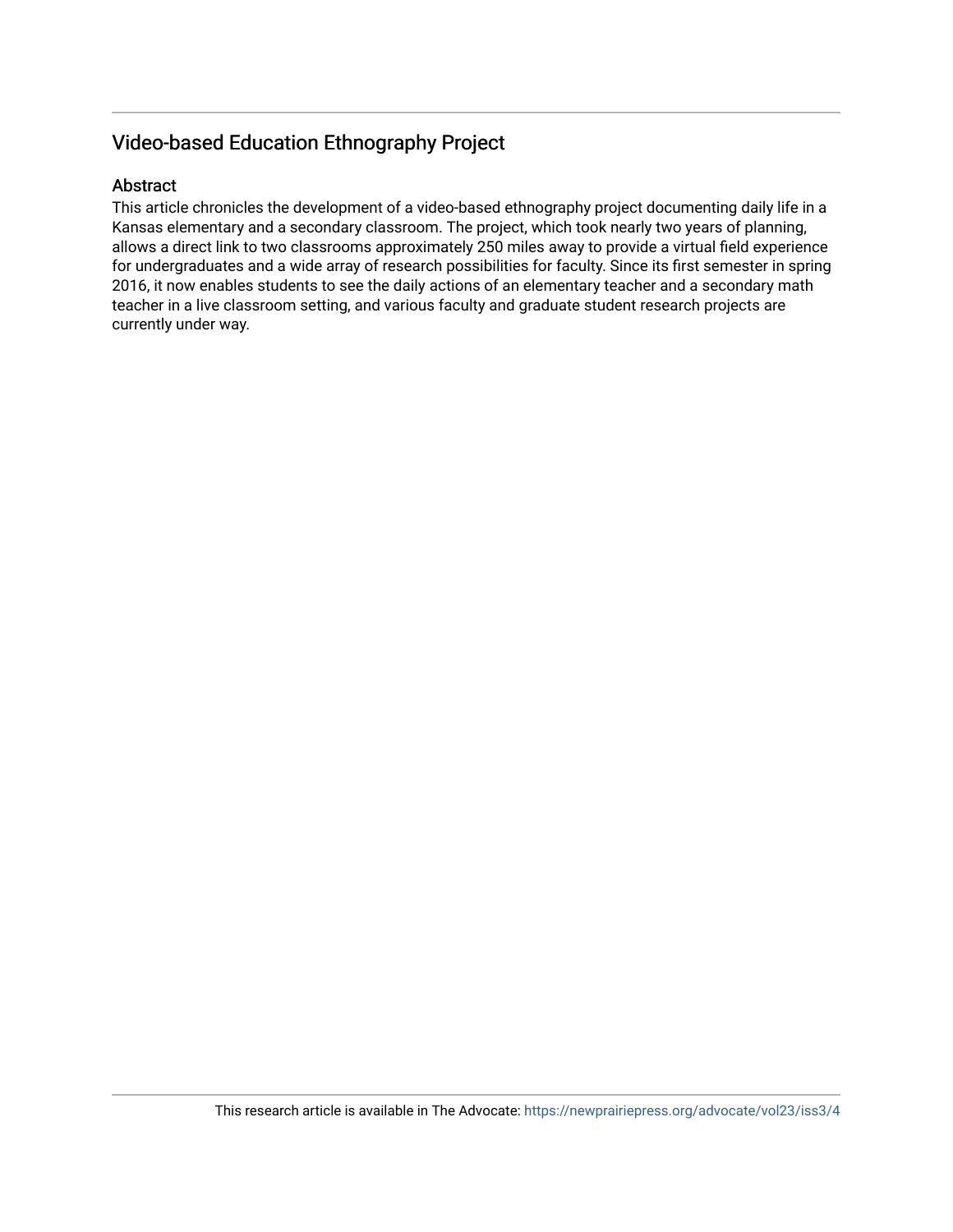#### **Video-based Education Ethnography Project**

**Lori Goodson F. Todd Goodson David S. Allen Kansas State University** 

#### **Abstract**

This article chronicles the development of a video-based ethnography project documenting daily life in a Kansas elementary and a secondary classroom. The project, which took nearly two years of planning, allows a direct link to two classrooms approximately 250 miles away to provide a virtual field experience for undergraduates and a wide array of research possibilities for faculty. Since its first semester in spring 2016, it now enables students to see the daily actions of an elementary teacher and a secondary math teacher in a live classroom setting, and various faculty and graduate student research projects are currently under way.

#### **Introduction**

In what began as an "If only" discussion two years ago, College of Education's Department of Curriculum and Instruction at Kansas State University has developed and implemented a video-based ethnography project designed to provide an authentic view of a secondary classroom and an elementary classroom on a daily basis for its pre-service teachers and faculty researchers.

Today, with a few clicks of a mouse, we are able to virtually visit southwestern Kansas classrooms approximately 250 miles away, panning our cameras around the room to focus on high school math students learning a geometry lesson. Or we can make a few different clicks and observe a first-grade classroom in another building in the same school district.

## Theoretical Background

Ethnographic research methods (e.g., Geertz, 1973) have been used for decades to explain how various elements of society function. Although ethnography traces its roots to anthropology, it has been effectively employed for many years as a methodology in educational research to gather certain kinds of data that do not submit to quantitative studies (e.g., Wilson, 1977).

A number of landmark ethnographic studies have contributed to educational research (e.g., Heath, 1983), but rapidly changing patterns of communication brought about by new technologies have caused ethnographers to reconsider the nature of ethnographic field research. It is certainly still possible, and in most cases probably still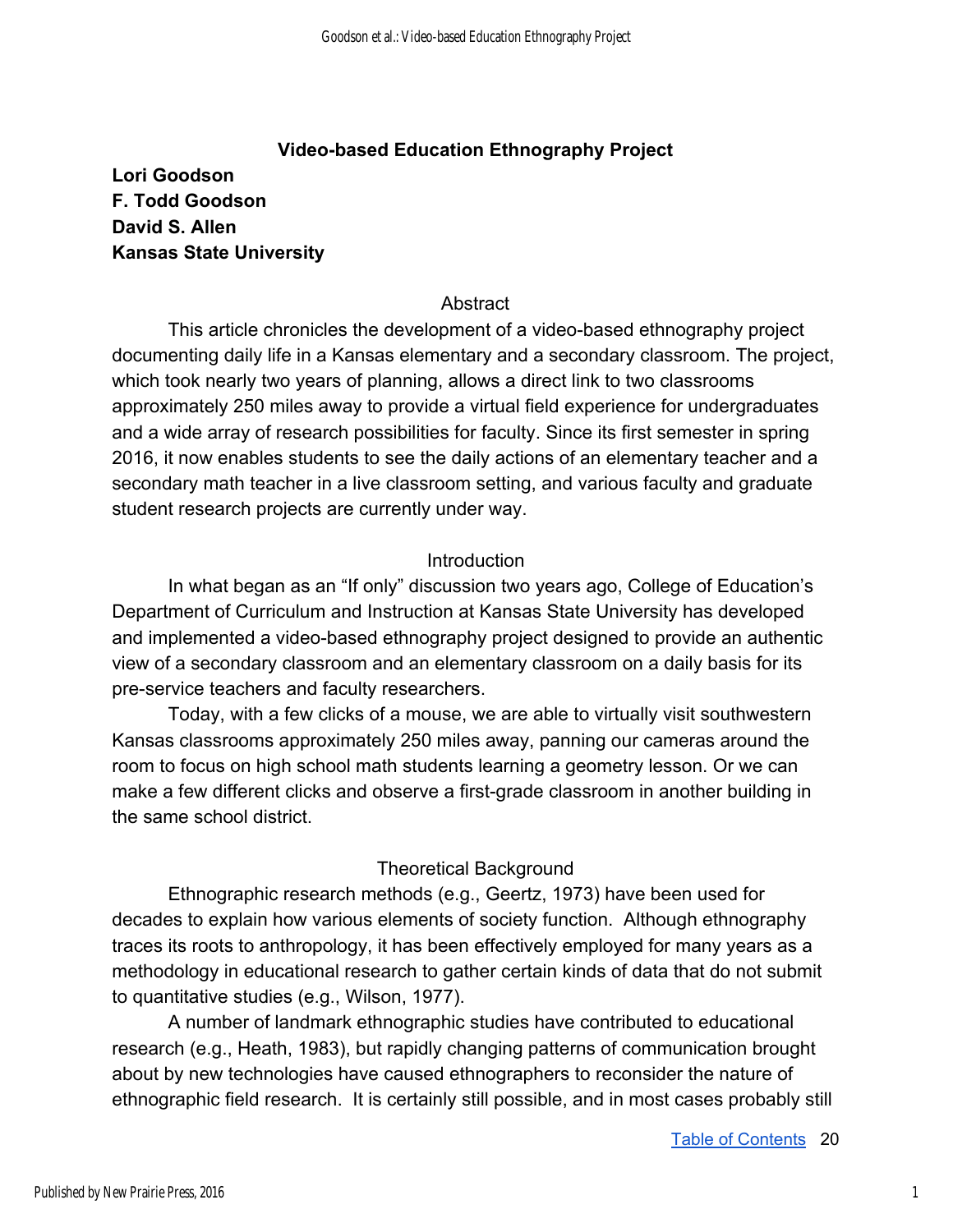## desirable, for the ethnographer to

gain physical entrance into a community and to live and work within that community to gain and document an insider's knowledge. However, traditional, in-person ethnographic research increasingly includes video ethnography (Pink, 2013), in which researchers are able to electronically capture events and employ ethnographic techniques to analyze the video representation of the community without actually being present within that community.

LeBaron (2008) discusses "video-based ethnography," also referred to as "microethnography," designed to examine "activities as they naturally occur." LeBaron discusses the five key steps in such a project: 1) select a research site; 2) collect data; 3) analyze video data; 4) digitize and transcribe key moments of interaction; and 5) describe and report research findings. Video-based ethnography provides data that can be reviewed in other places and times beyond the context of the community in which it was captured. Arguably, then, ". . . video-based research is more rigorously empirical than traditional ethnography, as claims are grounded in the raw data that audiences and readers can see and scrutinize" (LeBaron, p. 5-8).

A more recent development has been one that focuses on virtual ethnography—in which the researchers employ ethnographic methodologies to better understand the various virtual worlds that exist in online environments (Domínguez, et. al., 2007). This approach involves the study of the Internet and its array of virtual spaces.

## The Project

Our project merges video ethnography and virtual ethnography, as we use Internet webcams to conduct ethnographic observations in an educational setting. Through our project, we began capturing the experiences of one teacher and one class at the elementary level and one teacher and one class at the secondary level during the second semester of the 2015-16 school year. The technology, which turns on and off automatically, records one 90-minute class each day in the specific elementary and secondary classrooms. Our research is designed to capture from the first bell of the first class in August through the dismissal of students at the end of the last class period in spring.

This effort connects all three variations of ethnographic research. It merges the traditional ethnographic research approach with the latest available technology to learn more about current teaching experiences in a secondary classroom, with the ultimate goal of helping us better understand contemporary classrooms and ultimately helping us improve pre-service teacher education.

While video recording a classroom throughout the school year and being able to capture those daily events for our research, we also have the potential for observing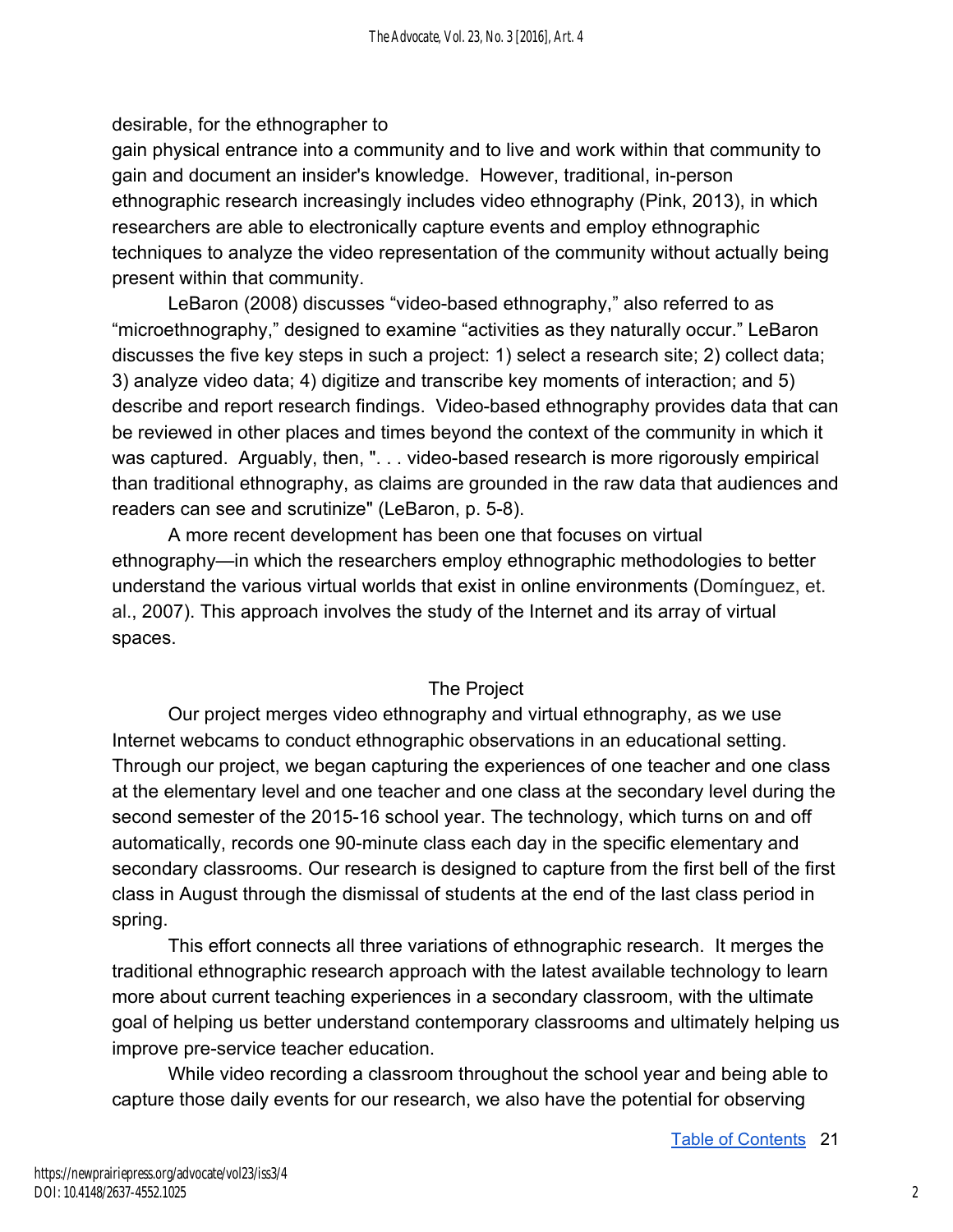that classroom in real time through technology allowing us to see the classroom from a distance—at our university setting. This provides a greater element for the researchers' immediate response to the happenings in the classroom.

One of the key benefits of our project is that it provides a look into a classroom setting unaltered by the physical presence of a researcher, which to some extent could change the dynamics of the classroom—the behavior and interaction of students and the teacher. The video cameras have been placed in the least obtrusive locations in the classrooms to help limit their interference with the classroom environment. While a video camera in a classroom can be disruptive initially, in time its presence should attract minimal attention. This should provide observations of a a fairly normal classroom atmosphere to assist the researchers in collecting authentic data.

We envision this project potentially providing key information regarding teacher/student interaction patterns, student behavior patterns, and documentation of learning events taking place in that classroom—all vital information in the advancement of teacher education programs.

#### The Process

We began working with school district officials in 2014 by sharing a white paper that detailed our plans and its potential. Subsequent meetings involved determining one middle school or high school classroom we could have virtual access to through the entire school year. Initial discussions included deciding what classrooms to feature and creating research documents such as the Memorandum of Agreement (MOA) to protect the students, the school district, and the university. Once we had written our plan, the meetings began with various attorneys, followed by revisions to those documents, and then more meetings with attorneys. Discussions were also held to determine the specific technology needs for the project to be successful. Our partners reached beyond the two schools and the school district, to include Mediasite and Cytek for our technology efforts, the College of Education for funding and approval, and the university's research panel, as well as its committee on internet security.

We began by seeking a teacher of a core content area: math, English/language arts, science, or social studies. Ideally, we wanted the class size to be between 15 and 30 students, led by a veteran teacher with a minimum of five years of classroom teaching experience. While we initially were considering one secondary classroom, our discussions led us to add an elementary classroom to the project. Through our discussions, we eventually decided on a specific secondary math classroom and a first-grade elementary classroom. The project includes signage regarding the recordings, as well as parents' letters of consent and an approved document through Kansas State University's Institutional Review Board.

Today, two web cams and microphones are mounted permanently in the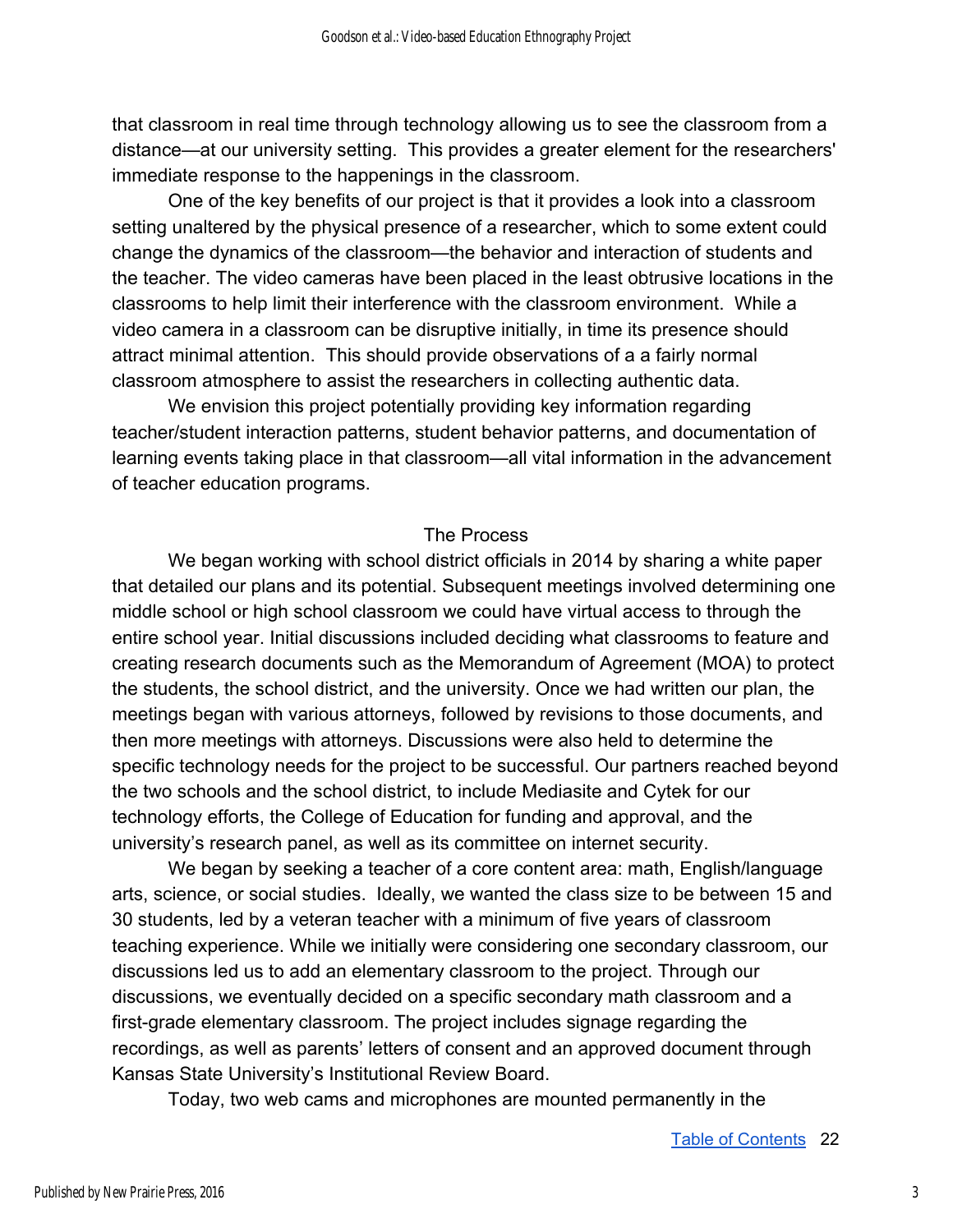classrooms for viewing the environment from two different perspectives. These were established to provide documentation of each teacher's actions, as well as those of their students. The cameras are turned on at the beginning of the selected class, and the recording is concluded at the end of that class. This technology provides a direct link available to the three researchers so we can view the interaction as it is taking place. Likewise, the cameras are recording the interaction for future viewing and analysis.

## The Potential

Our faculty and graduate students are already determining potential studies using these videos, including one doctoral pilot study focusing on students' movement in the classroom. Other related studies are being developed by COE faculty.

This project provides numerous possibilities for collecting extensive critical data in our research for improving teacher education. We will see an academic school year's worth of teacher-student interaction.

To be a true ethnographic study, our project needs to address these specific questions: How is a unique culture created in this particular space (specifically, in this case, an elementary classroom and a secondary classroom identified by the hour of the day and the class content and age level)? How is it created/sustained? What is unique about this group right here at this time?

However, these recordings will give concrete evidence regarding a variety of other classroom practices and interactions—small pieces of the classroom make-up that are still worth examining. Among those topics this research could address:

- Classroom management.
- Seating.
- Initiating beginning classroom procedures (lunch count, attendance, etc.).
- Classroom approaches (focusing on beginning, middle, and end activities for successful lessons).
- Classroom environment—how it affects learning.
- Physical layout of a room (traffic patterns, seating arrangements, etc.).
- Student participation levels (regarding engagement, teacher selection, etc.).
- Diversity—gender/race/SES/military connection/language, etc.
- Non-verbals from the teacher.
- Affect on the classroom/learning environment of "seasonal" events through the year (parent/teacher conferences, holidays, spring break, emergency drills, etc.).
- Individual students' changes through the year—maturation.
- Interaction pattern changes through the year among the students.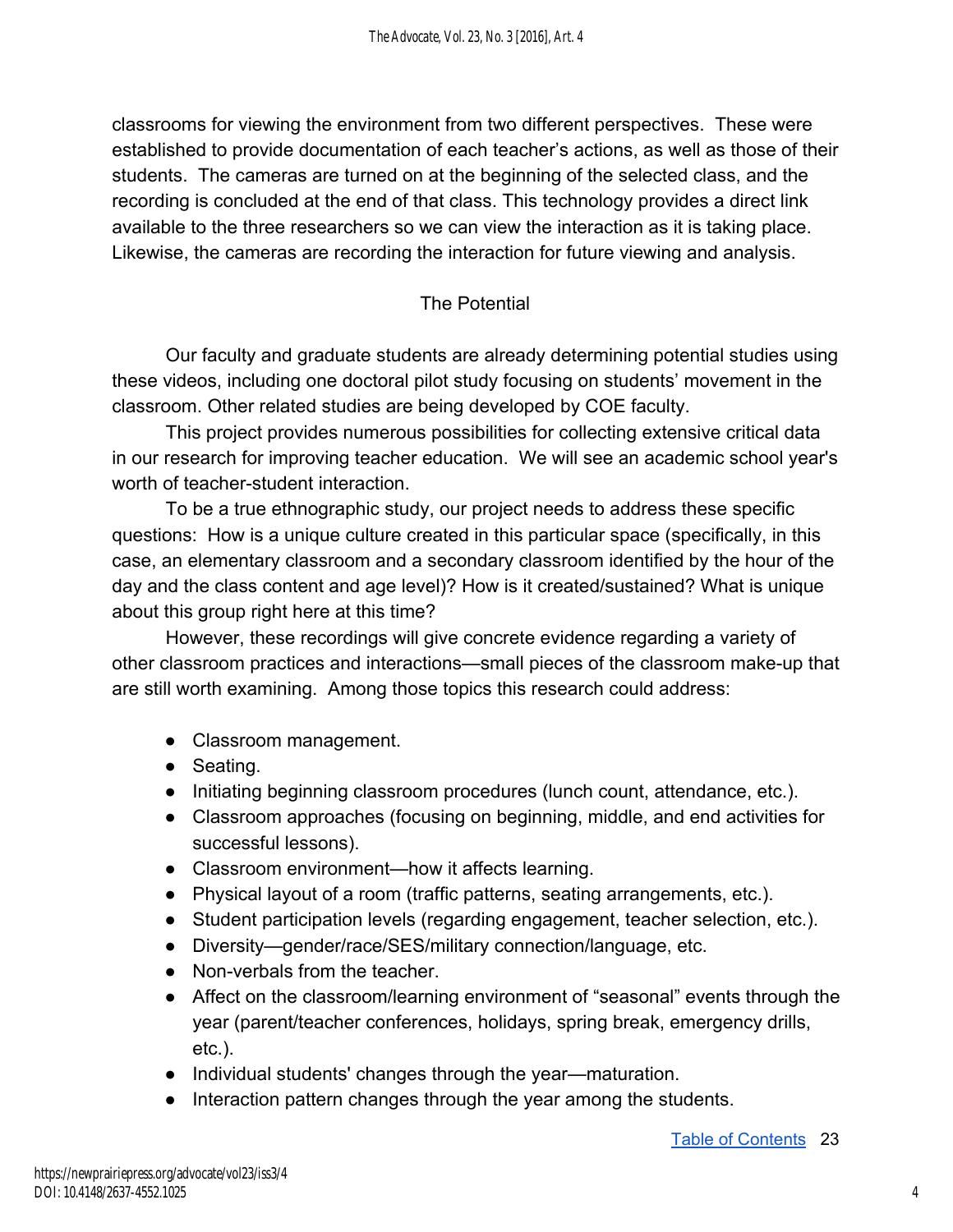- Weather—how it affects behavior, etc.
- Representations of content—how do you go about teaching content. Ex: Ideological bias behind how a teacher presents material (ex: Civil War).
- Effective use of classroom minutes; time gaps between activities, starting the class, wrapping up a class, etc. Does instruction go bell to bell?
- End of class—how does it end? Who determines end—teacher, bell, students?
- Impact/influence of current events on teaching time.
- Instructional time lost for announcements, drills, etc. (non-teaching activities/interruptions).
- Uninterrupted time for silent individual reading.
- Uninterrupted time for individual writing.
- Uninterrupted time for students to complete tasks.
- Handling of basic tasks—handing out papers, textbooks, etc.
- Value/use of textbooks in the class.
- Content area literacy approaches used?
- Responses to behavior issues?
- Use of reflection.
- Use of lesson plans.
- Focus on Kansas College and Career Readiness Standards.

We expect to gather an extensive amount of information that will affect our teacher education courses. Kansas State University's Core Teaching Skills class—the students' first methodology course after being admitted to the teacher education program—involves an entry-level examination of the art and science of teaching. Results from our video-based project are already providing support for specific approaches to share with the Core Teaching Skills students, while affecting future course content. The project offers authentic classroom insight into procedures used and best practices implemented in various situations throughout the class. It also provides a look at this interaction by a gradual progression through the school year calendar.

## Special Considerations

Such an extensive project leads to a variety of considerations, especially during these times of heightened technological possibilities and security concerns.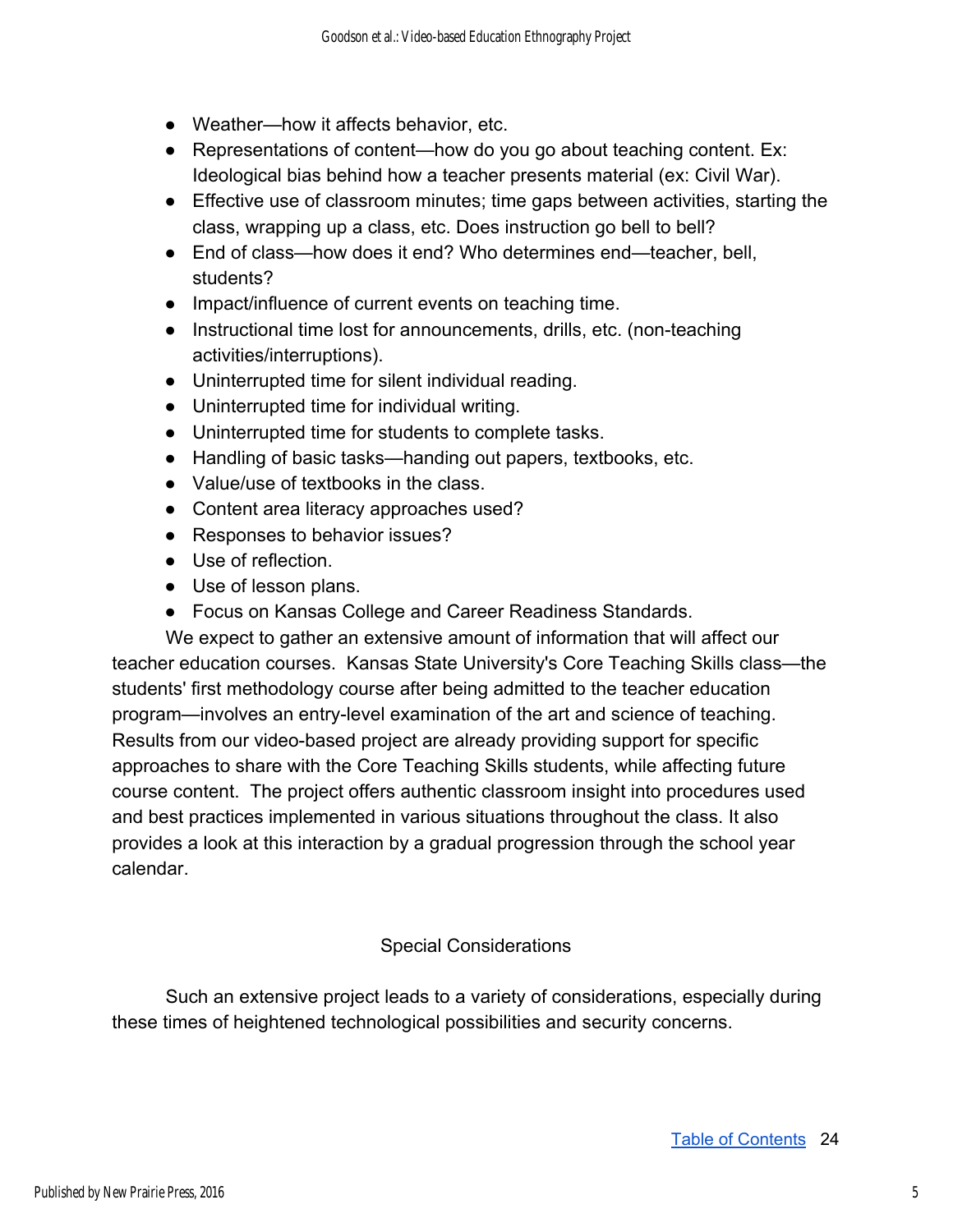#### Ethical issues

Concerns have been raised about the ethical issues amid projects such as this. Pink (2013) discusses the ethical issues regarding ethnographic research, emphasizing that it is critical in the planning of any such research project and specifying "covert" research. It must be noted that the researchers have not been surprised by this concern. The researchers understand that this project brings with it a vast array of considerations, with ethical issues at the forefront. Our efforts involve recording students and educators who are going about their daily routines at school and should be able to continue without ay worries that their actions will be used against them in some way or trivialized in articles or presentations. Initially when this was presented to district officials, the researchers specifically mentioned that they would take a professional approach to whatever information was gathered and use it in an ethical manner, with respect for all involved. Those involved in this research process have a combined nearly 80 years of teaching experience. Through those years, they have faced ethical decisions on a daily basis in classrooms that ranged from kindergarten through graduate level courses. With a solid amount of classroom teaching experience, the researchers have made day-to-day decisions that hinged on ethical issues, whether it was a concern discussing a student's academic progress with the parent in a grocery store or emailing confidential information to colleagues and administrators. There is a layer of trust that must be built between a teacher and a student and his or her family; the same can be said for such research projects. The researchers and teachers take that role seriously.

Among the chief concerns are how can we protect a student's privacy and how can we treat their behaviors respectfully at all times? Therefore, this research situation falls into those same categories, and the researchers, who see this as a serious extension of those day-to-day decisions, must provide an ethical approach. To emphasize that, only those who understand these elements and are approved through the IRB process will be allowed to use them for research. Additionally, in establishing the agreement with the school district, it was determined that the videos could be shown to students in the education courses. Regarding covert recordings, it must also be noted that parents in these two classrooms (and, thus, their students) are made aware of the recordings and sign a document approving the recordings. If they have any concerns, they are able to switch their children to another classroom providing the same level of content.

This project requires confident teachers who understand that even the mistakes/missteps they make will help improve future teaching—especially through the teacher education program at KSU and through articles and other products of this endeavor.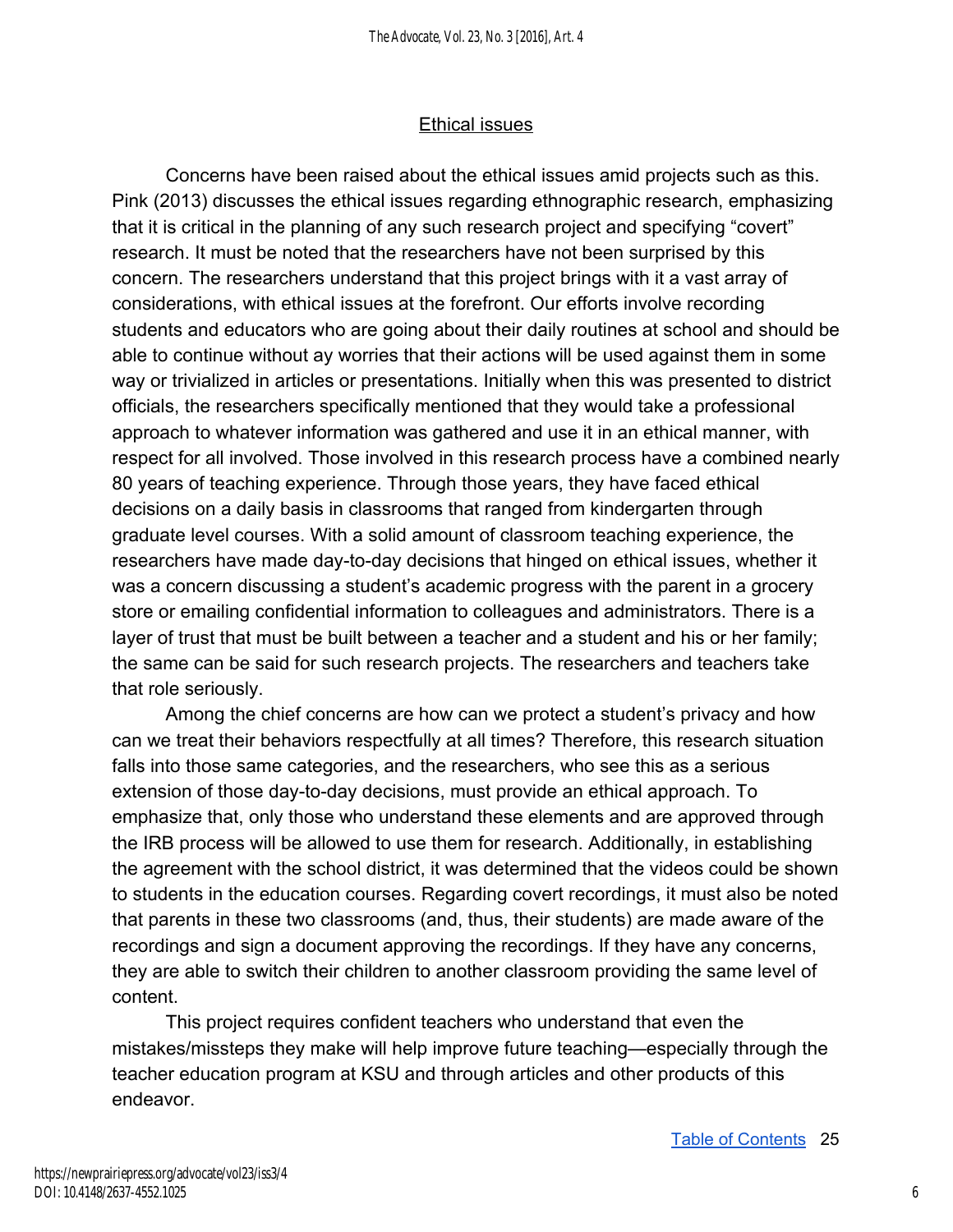In an even broader effort, the department chair has determined that the project should ultimately develop into a virtual Professional Development School to provide extensive learning opportunities for our pre-service teachers.

#### **Conclusion**

We believe this project has enormous potential—with our teaching of future educators and our research agenda. Additionally, it connects with two major areas that the College of Education and, more specifically, the Department of Curriculum and Instruction, have determined to be essential for our development. This project addresses the objectives of the C&I Scholarship and Research Committee, designed to help the department focus on improving our research endeavors; it coincides with the university's 2025 strategic plan regarding research.

Additionally, the project supports the department's recruitment efforts with benefits that are twofold—to encourage and support student enrollment in the teacher training program, while also improving opportunities for our graduates to take teaching positions in hard-to-fill areas. With the increased visibility of KSU in this specific rural school district, we will be in line to assist more students from that community in choosing a career in teacher education at KSU, while our own students will be more likely to consider teaching in that school district to help lessen the number of unfilled teaching positions.

And, finally, it is important for us to realize that we truly are sitting on the edge of an enormous amount of learning and research opportunities. Professors of our Block 1/A and methods courses are seeing the potential for using the virtual connection in those courses. Ideas being discussed now include seeing lesson plans implemented, observing lessons, and developing reflections of the lessons they view. This can also be used for student teaching, and one doctoral student is planning a dissertation regarding movement in the classroom, in addition to future faculty research. We have no doubt that, as this experience is shared in the college, even more specific projects will emerge.